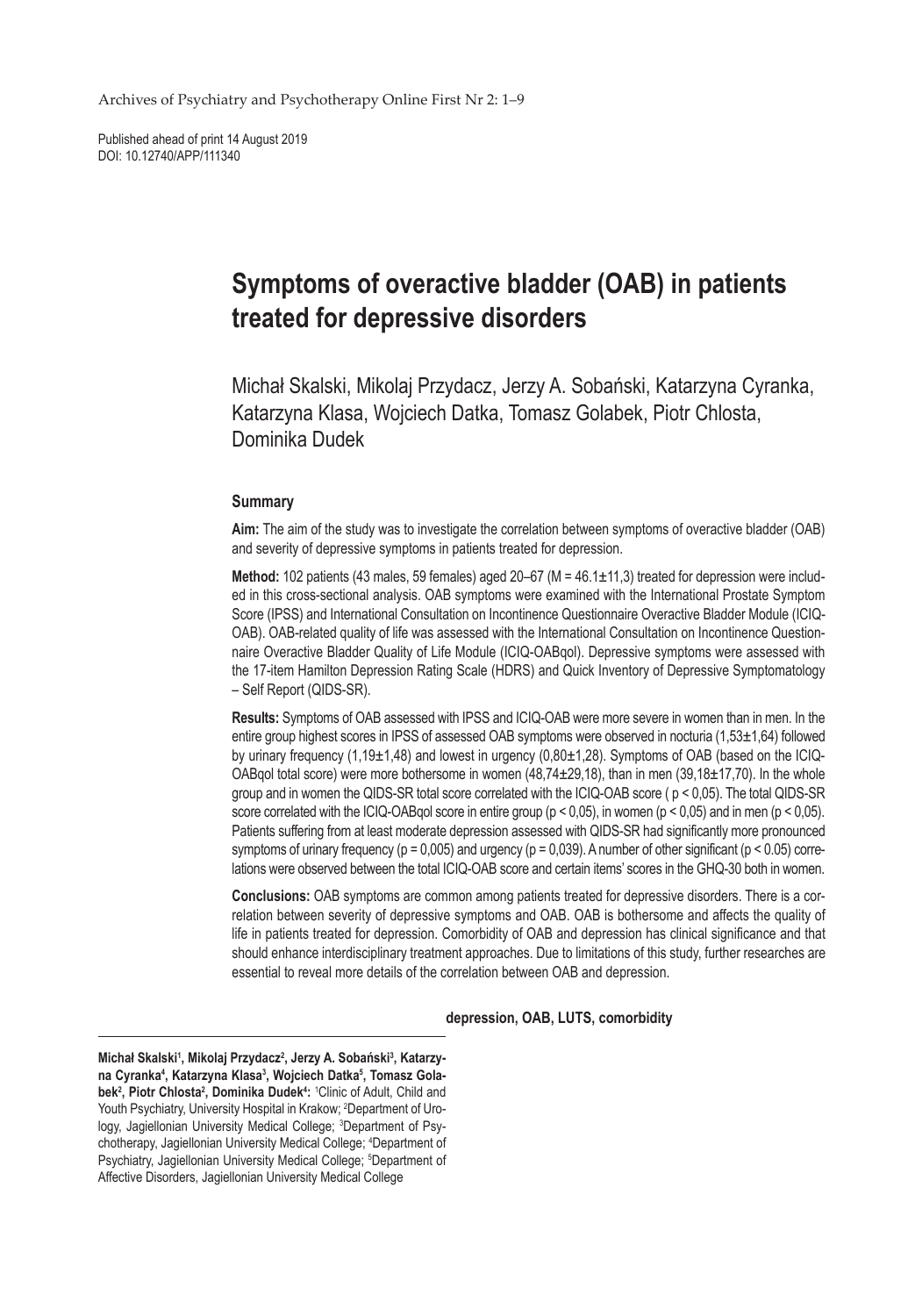#### **INTRODUCTION**

Overactive Bladder (OAB) refers to, according to International Continence Society (ICS) definition from 2002, the occurrence of urinary urgency usually accompanied by pollakiuria (urination 8 or more times a day, or according to recent diagnostic trends such frequency, which is associated with annoyance and a decrease in quality of life) and nokturia (the complaint that the individual has to wake at night one or more times for voiding and urinating is preceded by a period of sleep, which also follows), with a possible urine incontinence [1].

The above symptoms belong to the lower urinary tract symptoms (LUTS), and more specifically to the LUTS related to urinary accumulation [1]. The diagnosis of OAB, based on collecting the accurate patient' medical record and physical examination, requires exclusion of urinary tract infection and other urinary tract pathologies. It is a common health problem. In multicentre studies carried out up to now, on large groups representative of the general population, the incidence of OAB was 9-43% in the examined women and 7-27% in men [2-6]. The incidence of OAB symptoms increases with age, both in women and in men [5-6].

In most cases, it is a chronic condition, and in some patients the symptoms persist until the end of life, despite treatment [7-9]. Treatment is currently based mainly on behavioral techniques, lifestyle changes and pharmacotherapy, and in case of the absence of their effectiveness, invasive methods are also used [9]. The authors of the cited Canadian guidelines for the management of OAB in adults [9] to behavioral techniques include bladder training (BT) and pelvic floor muscle therapy (PFMT). Lifestyle changes that may have a positive effect on the course of OAB include, inter alia, control of the amount of consumed fluids and caffeine, change of diet and weight loss in the case of obese patients, proper treatment of other co-occurring somatic diseases, cessation of smoking, as well as the introduction of regular physical effort.

OAB pharmacotherapy is based mainly on antimuscarinic drugs (e.g. oxybutynin, tolterodine, darifenacin, fesoterodine, solifenacin) and beta-3 adrenergic receptor agonists (mirabegron). The invasive methods of OAB treatment include botulinum toxin type A injections into the detrusor muscle and sacral neuromodulation (SNM). Some patients also use peripheral tibial nerve stimulation (PTNS). The long-term occurrence of OAB symptoms is associated with a significant decrease in quality of life, deterioration of physical, sexual, social and sleep quality [10-12].

The work published so far on the general population indicate the existence of a positive correlation between OAB and depression. In a cross-sectional, multicenter EpiLUTS study conducted on a representative group of both women and men with annoying OAB symptoms reported higher levels of anxiety and depression compared to patients with or without OAB symptoms [13-15]. A clinical-control analysis based on the results of another large Epidemiology Urinary Incontinence and Comorbidities (EPIC) study showed a statistically more frequent occurrence of depression in OAB subjects than in the control group (148 and 46, respectively, p <0.001) [10]. Also, the National Overactive Bladder Evaluation (NOBLE) program in the United States carried out to assess the prevalence and significance of OAB, confirmed a statistically significant higher incidence of depression in subjects with OAB compared to healthy subjects [5,16]. The relationship between depression and OAB is bidirectional. The above results indicate the coexistence of OAB with depression, while other studies have observed new cases of OAB in depressed patients [17-21], and some researchers describe new cases of depression in patients with OAB [18-19].

Authors of a review paper, describing inter alia the studied so far relationship between depression and anxiety with OAB, presented, according to the current state of knowledge, possible explanation of pathomechanisms combining OAB with depression [22]. They paid special attention to the low level of health-related quality of life, sleep disorders and reduced self-esteem of patients with OAB, stress associated with the occurrence of depression, as well as with joint depression and OAB biological factors associated with serotonergic and adrenergic activity, disturbed by regulation hypothalamic-pituitaryadrenal pituitary axis, changes in the limbic system and perfusion disorders of the cerebral cortex. The use of urological and psychiatric drugs also modulates the course of both depressive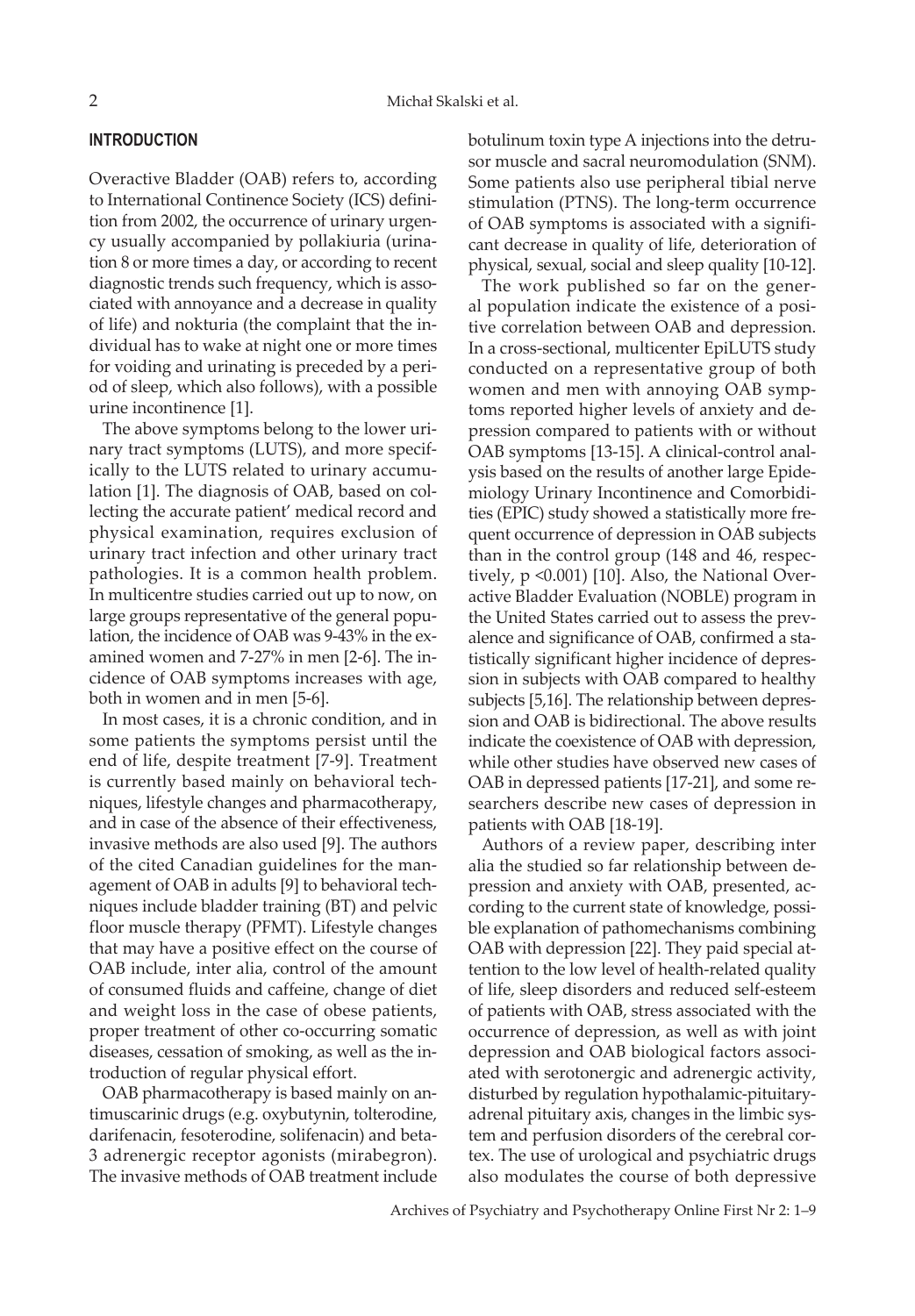symptoms and OAB. However, the exact nature of these dependencies is still largely unknown.

The following study is the first in Poland work on the relationship between OAB and depression in patients suffering from it. Recently, the first Polish work investigating the occurrence of LUTS in patients treated for depression [23] was published. In this study, a statistically significant relationship between depression and LUTS was observed. It also confirmed the high frequency and significant severity of LUTS symptoms in this group of patients. The severity of depressive symptoms correlated positively with the severity of LUTS symptoms examined using the QIDS-SR Inventory (Quick Inventory of Depressive Symptomatology – Self Report) and the International Prostate Symptom Score (IPSS) respectively. The strong negative impact of the experienced symptoms of depression and LUTS on the quality of life of patients was also confirmed. These are observations of high clinical significance. This work is a continuation and development of these studies on OAB issues.

#### **AIM**

The aim of the study was to assess the severity of OAB symptoms depending on the severity of psychopathological symptoms in patients treated for depressive disorders.

### **METHODS**

## **Subjects**

The cross-sectional study included patients who were 18 years or older and were treated in an outpatient base in mental health clinic or in psychiatric departments because of depressive disorders. The study was approved by the Bioethical Committee of the Jagiellonian University (no. KBET / 266 / B / 2013). Each participant gave informed consent for participation in the study. All subjects completed the patient's clinical observation chart.

#### **DIAGNOSTIC TOOLS**

The International Prostate Symptom Score (IPSS), the International Consultation on Incontinence Questionnaire Overactive Bladder Module (ICIQ-OAB) and the International Consultation on Incontinence Questionnaire Overactive Bladder Quality of Life Module (ICIQ-OABqol) were used to assess the severity of OAB symptoms. The IPSS scale was created in 1992 by the American Society of Urology [24]. It was used repeatedly to assess the severity of LUTS in both men and women [23, 25-28]. The scale contains 7 questions about LUTS (four concern the symptoms of the collection phase, three – the emptying phase) and one is related to the quality of life. For questions about urological symptoms, the examined respond on a scale 0 to 5, indicating the severity of symptoms, and the overall score may be from 0 to 35 points (no symptoms to very severe symptoms). The question about the quality of life associated with LUTS is rated on a scale of 0 to 6 (excellent – unbearable). ICIQ-OAB and ICIQ-OABqol questionnaires were developed in the company of International Consultation on Incontinence (ICI) and are used to assess the severity of symptoms of bladder hyperactivity [29-30] and the specific OAB-related quality of life [31]. These are specialized, validated and ones of the most frequently used questionnaires on OAB issues. The ICIQ-OAB questionnaire consists of 8 questions regarding the severity of the frequency of pollakiuria, nocturia, urgency and urinary incontinence, and the degree of annoyance for each of the symptoms on a scale. The ICIQ-OABqol questionnaire consists of 25 questions assessing the impact of bladder related symptoms on quality of life. Questions relate to limitations of the possibility of traveling, feelings of worry, frustration, sleep disorders, nocturia, avoiding social events, worsening relationships with the loved ones.

The presence and severity of depressive symptoms were examined using the Hamilton Depression Rating Scale (HDRS) and the Quick Inventory of Depressive Symptomatology – Self Report (QIDS-SR). HDRS has been used for many years to study the severity of depressive symptoms [32-33], also in patients with LUTS [23, 34-35]. The QIDS-SR self-assessment scale is also widely used to assess the severity of depression, has good psychometric properties, is equally sensitive and its results correlate with the results of the 30-item Inventory of Depressive Symptomatology (IDS) and the 24-item

Archives of Psychiatry and Psychotherapy Online First Nr 2: 1–9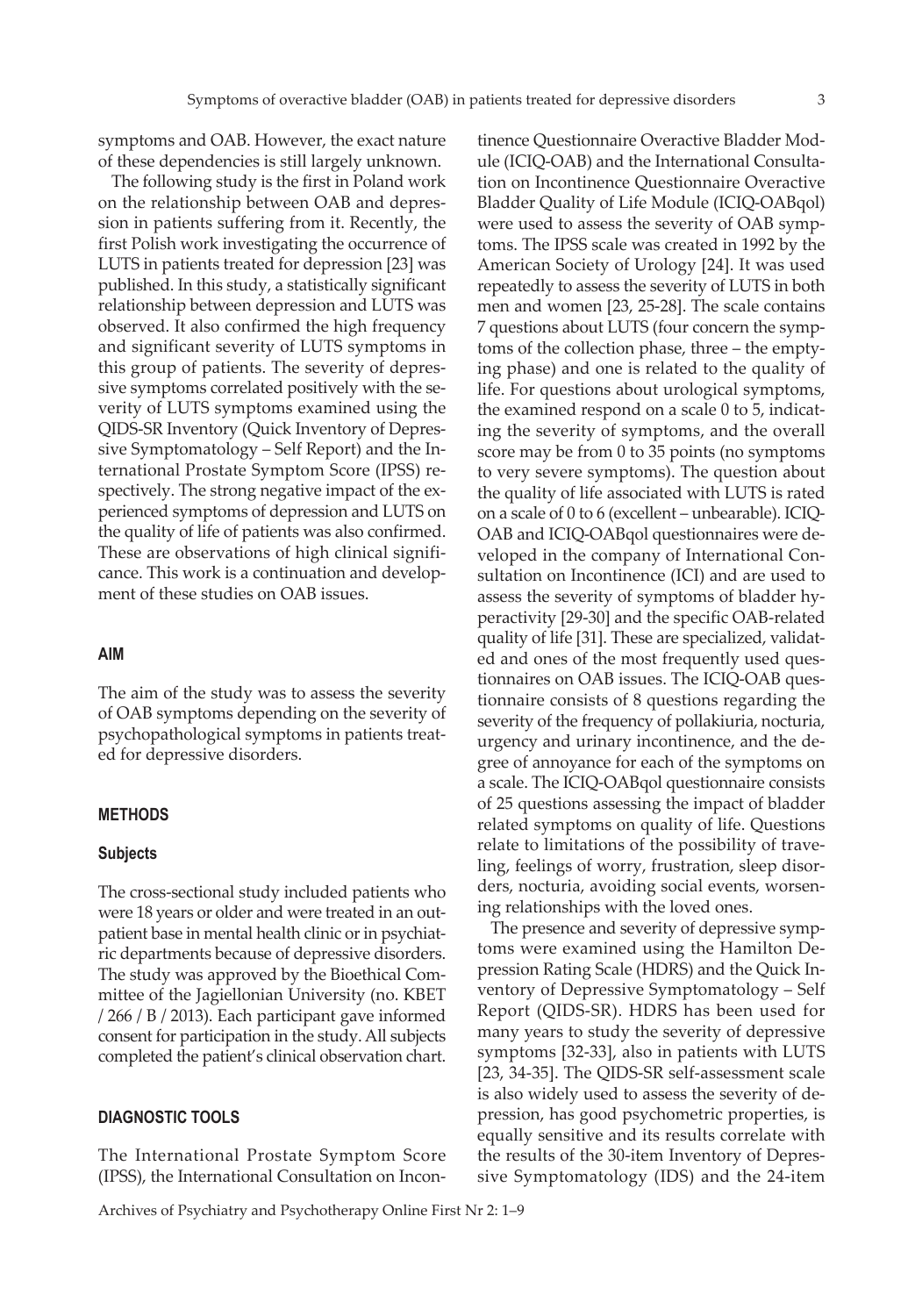Hamilton Rating Scale for Depression [36-37] and was recently used in the first Polish work examining the relationship between depression and LUTS [23]. The ranges of the scores in QIDS-SR are defined as follows: remission (0-5 points), mild depression (6-10 points), moderate depression (11-15 points), severe depression (16- 20 points), very severe depression (21-27 points) [36]. The General Health Questionnaire (GHQ-30, a Polish translation by Małyszczak et al.) is used for screening the mental health status of adults in the general population [38-40].

used (SD). Pearson's correlation was applied assess the relations. Chi2 NW tests and Student's t tests for two independent samples were also performed. The deviation was normal (Shapiro-Wilk test). P scores below than or equal to 0.05 were considered statistically significant. Statistical analysis was performed using the STATIS-TICA 12 program (UJ CM license)

## **RESULTS**

102 people were examined: 43 men (42.16%) and 59 women (57.84%). The characteristics of the group are shown in Table 1.

# **STATISTICAL METHODS**

In the description of the studied group, the arithmetic mean and standard deviation were

| Number of respondents                                  | $n = 102(100\%)$  |
|--------------------------------------------------------|-------------------|
| The average age of the respondents                     | 46.1±11.3 lat     |
| The average BMI value                                  | 26.72±5.19 kg/m2  |
| The average duration of previous psychiatric treatment | 10.7±8.6 lat      |
| The average number of hospitalizations                 | $2.4 \pm 3.5$     |
| Sex                                                    |                   |
| Men                                                    | $n = 43(42.16%)$  |
| Women                                                  | $n = 59(57.84%)$  |
| Marital status                                         |                   |
| Married                                                | $n = 68(66.66%)$  |
| <b>Divorced</b>                                        | $n = 9(8.82%)$    |
| In separation                                          | $n = 3 (2.94%)$   |
| Informal relationships                                 | $n = 5(4.9\%)$    |
| Single                                                 | $n = 17(16.66%)$  |
| Education                                              |                   |
| Primary                                                | $n = 3 (2.94%)$   |
| Secondary                                              | $n = 35(34.31\%)$ |
| Professional                                           | $n = 11 (10.78%)$ |
| Higher                                                 | $n = 53(51.96%)$  |
| Professional status                                    |                   |
| Employed                                               | $n = 54(52.94%)$  |
| Pension                                                | $n = 28(27.45%)$  |
| Unemployment                                           | $n = 12(11.76%)$  |
| Education                                              | $n = 5(4.9\%)$    |
| Retired                                                | $n = 3 (2.94%)$   |

#### **Table 1. Characteristics of the studied group**

Archives of Psychiatry and Psychotherapy Online First Nr 2: 1–9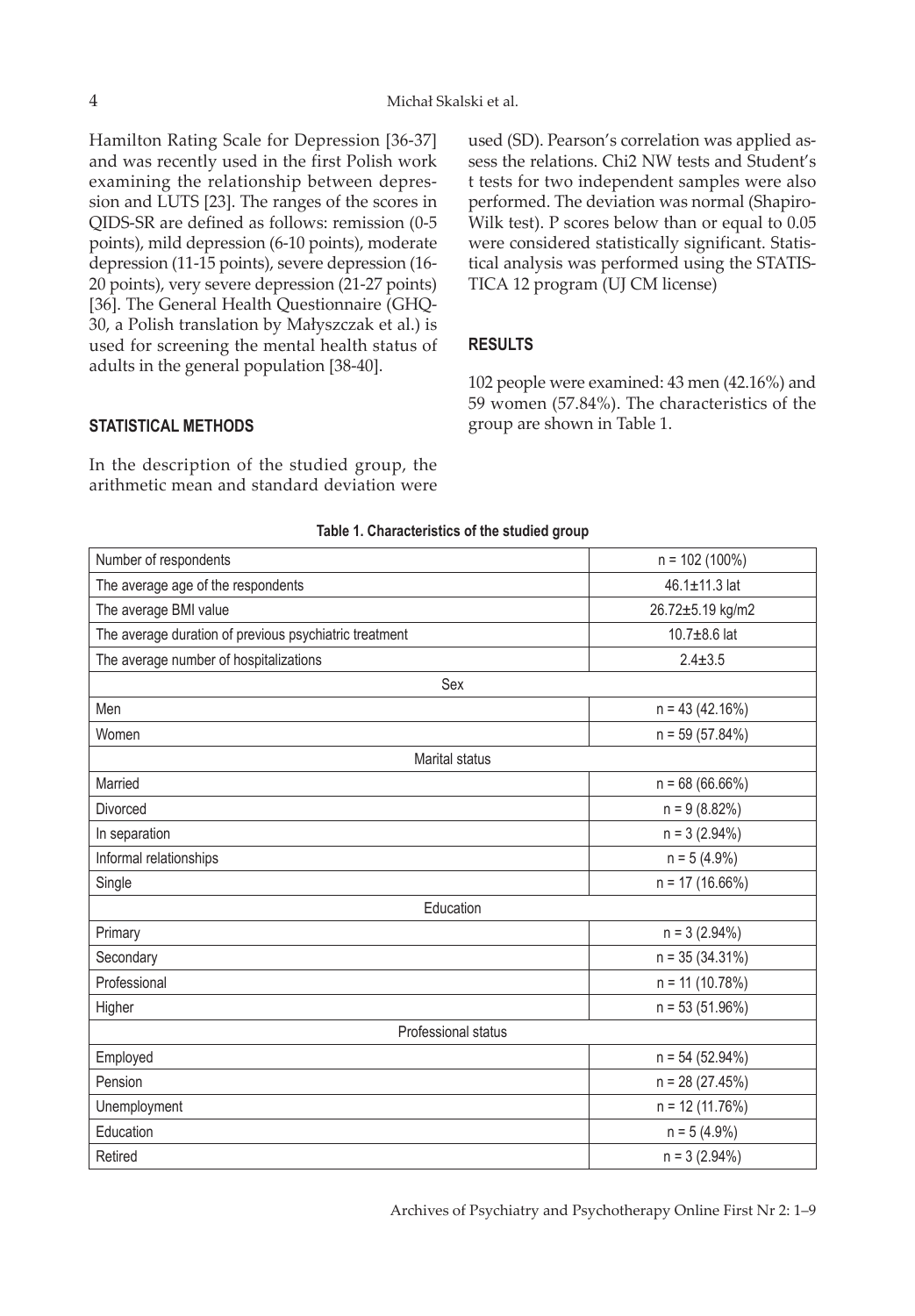| Place of residence |                  |
|--------------------|------------------|
| Village            | $n = 32(31.37%)$ |
| City               | $n = 70(68.63%)$ |

|  |  |  | Table 2. Results in HDRS and QIDS-SR scales |  |
|--|--|--|---------------------------------------------|--|
|--|--|--|---------------------------------------------|--|

|                 | Females (N=59)   | Males $(N=43)$   | All $(N=102)$  |
|-----------------|------------------|------------------|----------------|
| HDRS (M, SD)    | $15.33 + 9.50$   | $15.44 \pm 8.27$ | $15.38 + 8.96$ |
| QIDS-SR (M, SD) | $14.44 \pm 6.16$ | $13.8 + 6.71$    | $14.17 + 6.37$ |

The results obtained in the HDRS and QIDS-SR scales are presented in Table 2.

Evaluation of the severity of symptoms based on the results of HDRS and QIDS-SR questionnaires is presented in Table 3.

| Table 3. Degree of severity of depressive symptoms in HDRS and QIDS-SR |  |  |  |  |
|------------------------------------------------------------------------|--|--|--|--|
|------------------------------------------------------------------------|--|--|--|--|

| Severity   | HDRS $(N, %)$       | $QIDS-SR(N. %)$      |
|------------|---------------------|----------------------|
| Remission  | 20 subjects (19.6%) | 12 subjects (11.76%) |
| Mild       | 24 (23.52%)         | 18 (17.64%)          |
| Moderate   | 27 (26.47%)         | 31 (30.39%)          |
| Heavy      | 18 (17.64%)         | 20 (19.6%)           |
| Very heavy | 13 (12.74%)         | 20 (19.6%)           |

In the next step, IPSS scores were calculated (Table 4). The average point value among all respondents in the IPSS scale was  $8.07 \pm 8.76$ . The highest average point value (highest severity of complaints) among all subjects from all IABS-assessed OAB symptoms achieved: nocturia (1.53 ± 1.64) and pollakiuria (1.19 ± 1.48), and the lowest – the urge pressure  $(0)$  80  $\pm$  1.28). In the studied group of men, the highest mean point value (the highest severity of complaints) among those assessed by the IPSS scale of OAB symptoms achieved: nocturia  $(1.25 \pm 1.54)$  and pollakiuria (0.81  $\pm$  1.20), and the lowest urge pressure  $(0, 39 \pm 1.04)$ . Similarly, in the group of

women surveyed, the highest mean point value among the OAB symptoms assessed on the IPSS scale achieved: nycturia  $(1.74 \pm 1.69)$  and pollakiuria (1.47  $\pm$  1.62), and the lowest – urge pressure  $(1.10 \pm 1.61)$ .

The results of the Chi2 NW test indicated relationships between the severity of each of the OAB symptoms assessed and the severity of depressive symptoms in the QIDS-SR scale (remission or mild depression vs. at least moderate depressive symptoms) in the general population; a statistically significant relationship was observed for pollakiuria ( $p = 0.005$ ) and for urgent pressure ( $p = 0.039$ ).

| Table 4. Severity of LUTS in IPSS |  |
|-----------------------------------|--|
|-----------------------------------|--|

| Severity of LUTS | IPSS $(N, %)$        |  |
|------------------|----------------------|--|
| None or mild     | 62 subjects (60.78%) |  |
| Moderate         | 31 (30.39%)          |  |
| Substantial      | 9(8.82%)             |  |

The results in ICIQ-OAB and ICIQ-OABqol scales are presented in Table 5. Higher scores, and thus greater annoyance of symptoms of

bladder hyperactivity were found in the subgroup of women.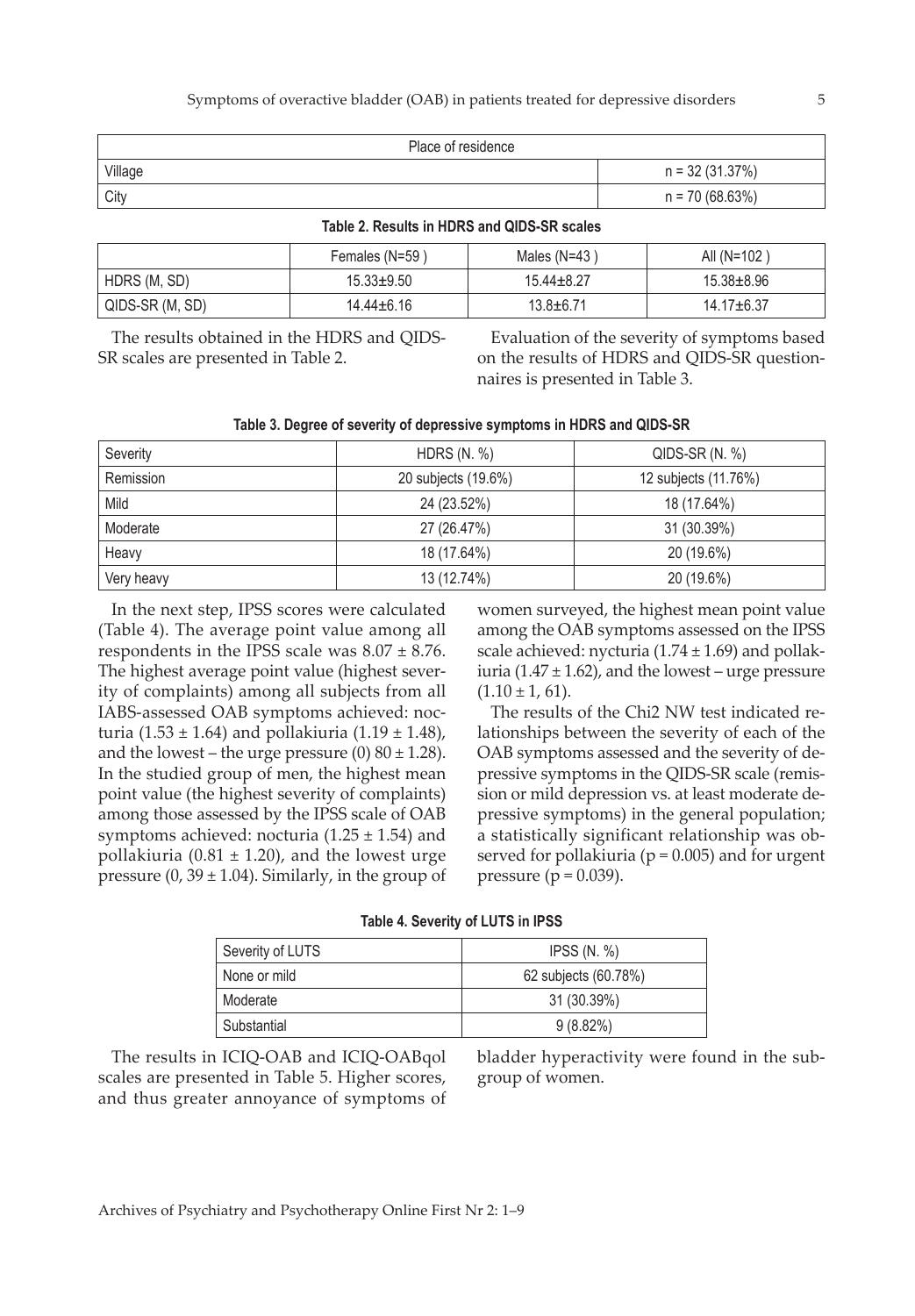**Table 5. Scores in ICIQ-OAB and ICIQ-OABqol scales**

|                     | Females (N=59)    | Males $(N=43)$    |
|---------------------|-------------------|-------------------|
| ICIQ-OAB (M, SD)    | $4.01 \pm 2.83$   | $2.53 \pm 2.40$   |
| ICIQ-OABqol (M, SD) | $48.74 \pm 29.18$ | $39.18 \pm 17.70$ |

Numerous correlations between the severity and annoyance of OAB symptoms examined using the ICIQ-OAB and ICIQ-OABqol scales and the severity of depressive symptoms examined with the QIDS-SR scale were observed. The sum of points in QIDS-SR correlated with the sum of points on the ICIQ-OABqol scale for all subjects ( $r = 0.43$ ,  $p \le 0.05$ ), as well as in subgroups of women ( $r = 0.45$ ,  $p \le 0.05$ ) and men ( $r = 0.42$ , p <0.05). The similar correlation of the sum of points in QIDS-SR was demonstrated with the sum of points on the ICIQ-OAB scale in the whole group ( $r = 0.31$ ,  $p \le 0.05$ ), and in the subgroup of women examined ( $r = 0.33$ ;  $p < 0.05$ ). However, no such correlation was found in the subgroup of the studied men. Additionally, in the group of women surveyed with the sum of points in the ICIQ-OABqol scale, the sum of points in the GHQ-30 scale was correlated  $(r = 0.28, p \le 0.05)$ . In the subgroup of the studied men, the severity of OAB symptoms examined with the ICIQ-OAB scale correlated positively with the results on the QIDS-SR sleep difficulties ( $r = 0.41$ ,  $p \le 0.05$ ). In the group of women, the intensity of OAB symptoms examined using the ICIQ-OAB scale correlated with the intensity of the feeling of continuous overload  $(r = 0.33, p \le 0.05)$ , impediment of mobility and activity ( $r = 0.32$ ,  $p \le 0.05$ ) and the lack of meaning in life ( $r = 0.30$ ,  $p \le 0.05$ ) assessed using the GHQ-30 scale.

#### **DISCUSSION**

This study is the first in Poland to analyze the relationship between OAB and depressive symptoms. Recently, the first Polish work assessing the prevalence of LUTS among people treated psychiatrically due to depressive disorders was published. Its results indicate a significant prevalence and severity of LUTS symptoms in patients with depression, a significant impact of urological symptoms on quality of life, as well as a positive correlation of LUTS severity with depressive symptoms [23]. In the current study,

a slightly higher prevalence of OAB symptoms was observed in women than in men. This is consistent with the results of other studies conducted on the general population [2,4-6,41-42]. We also observed a strong negative effect of the severity of symptoms of bladder hyperactivity on the mental state of the subjects. The burden of illness, deterioration of activity and mobility, the feeling of lack of sense in life described by women experiencing OAB should be understood as factors aggravating depression or which may lead to its occurrence. This has already been described in previous studies [18-19, 43]. The severity of OAB symptoms and the deterioration of quality of life associated with their existence correlated positively with the severity of depressive symptoms assessed using the QIDS-SR scale. Greater severity of depressive symptoms in patients afflicted with symptoms of bladder overactivity and bidirectionality of this relationship was postulated earlier [13-16]. This is an important, clinically relevant information that should lead to coordinated psychiatric and urological diagnosis and treatment. Discrepancies observed between the results obtained by the respondents in the scales investigating the severity of depressive symptoms (QIDS-SR and HDRS) may result from the size of the examined group and from the nature of the scale (HDRS is assessed by the researcher, and QIDS-SR is the self-assessment scale). The ICQ-OAB and ICIQ-OABqol are also self-assessment scales which may be related to the correlation of their results with those in QIDS-SR. Perhaps patients evaluating themselves describe a greater severity of symptoms than a researcher rating them with another scale? This may lead to an underestimation of the severity of OAB symptoms by those investigating this phenomenon. The authors of a review of the OAB literature published a few years ago drew attention to the inconsistency in assessing the severity of OAB, depending on the diagnostic tools used. [44].

In recent years, works investigating the effect of OAB treatment on co-occurring depressive symptoms have been published. In a pro-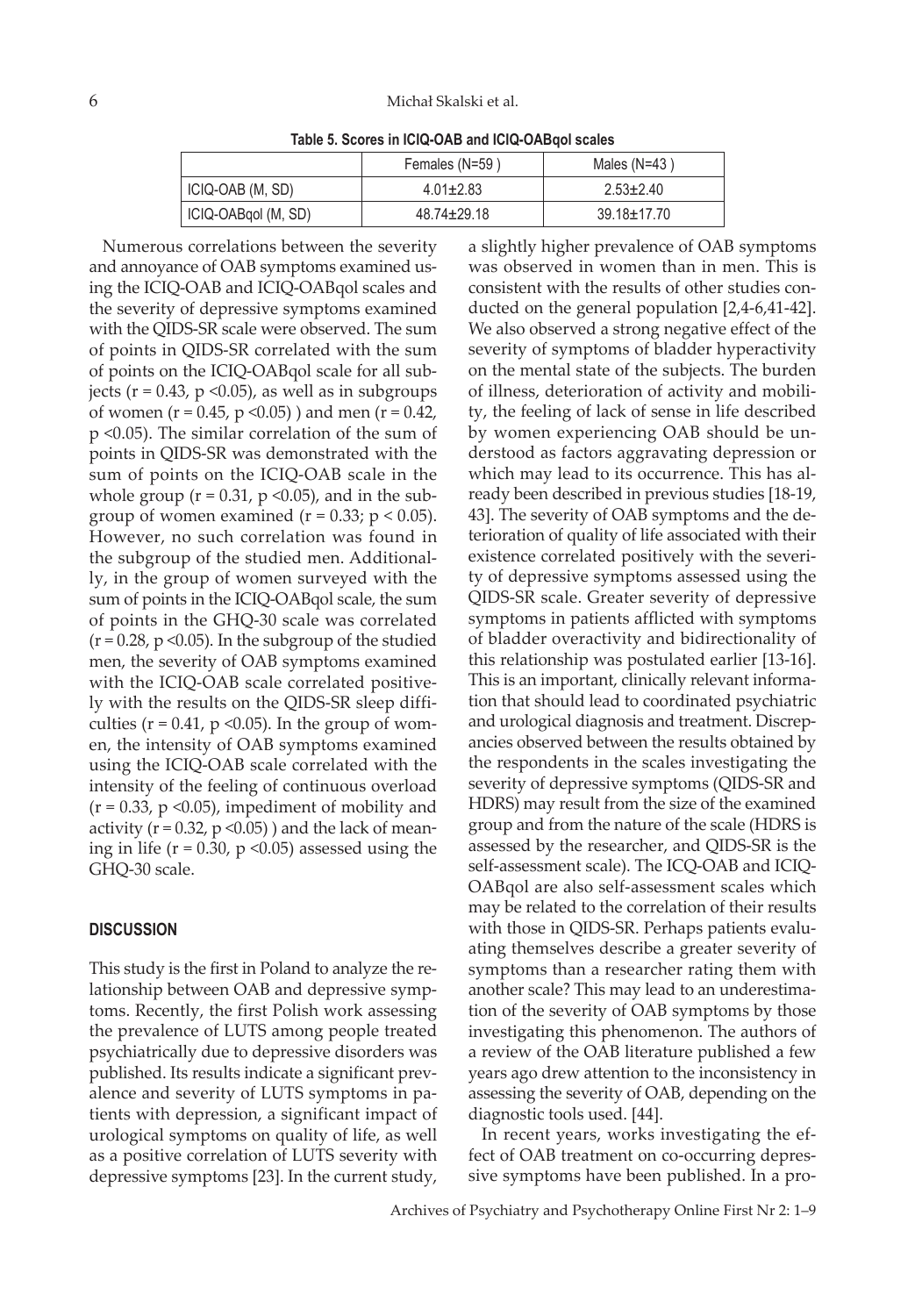and depression, although undoubtedly clinically significant, is complex and has a dynamic char-

ed with mirabegron due to OAB, symptomatic improvement in OAB was positively correlated with a decrease in anxiety symptoms but no correlation was observed for depressive symptoms [45]. Another large, retrospective cohort study compared a group of 1952 women with OAB treated with antimuscarinics with a group of 9762 women with OAB who were not treated with antimuscarinics [46]. Treatment with antimuscarinic drugs was associated with more frequent occurrence of depression in the group of patients with OAB, especially in younger patients. The authors concluded that the use of antimuscarinic drugs increases the risk of depression. The use of anticholinergic drugs in patients with OAB is also associated with a higher risk of falls and fractures, especially in older patients (the so-called anticholinergic burden) [47]. In the study of the relationship between the use of neuromodulation in patients with OAB with comorbid depressive and anxiety symptoms, comorbidity of depression did not reduce the efficiency of neuromodulation in patients with OAB, and the improvement in depressive symptoms correlated with a reduction in the severity of OAB symptoms and anxiety symptoms [48]. Interesting conclusions have been drawn by authors of the study investigating the relationship between the use of antidepressants and the severity of OAB symptoms [49]. In this prospective cohort study, a group of 112 men treated with antidepressants for various reasons we compared with a group of 90 healthy men who were not treated with antidepressants. The incidence and severity of OAB were significantly higher in the group of men treated with antidepressants, in particular venlafaxine. The authors of a systematic review with a meta-analysis investigating the association of depression and anxiety in OAB did not find statistically significant differences between men and women in the occurrence and severity of depressive symptoms in OAB, but the frequency and severity of anxiety symptoms in OAB were significantly higher in men than in women [50]. The above examples point to a number of factors (e.g. the applied urological and psychiatric treatment, age, sex, individual genetic differences) affecting the course of OAB, as well as depression. Therefore, it can be concluded that the relationship between OAB

spective study on a group of 112 women treat-

**CONCLUSIONS**

acter, depending on many factors.

Symptoms of OAB among patients treated for depressive disorders have high prevalence and severity. The most annoying symptoms for all patients and also separately for men and women, were nocturia and pollakiuria. In the present study, greater severity of OAB symptoms and their greater nuisance were found in women than in men. A correlation was observed between the severity of depressive symptoms and OAB. In addition, greater severity of depressive symptoms correlated with the severity of pollakiuria and urgency. OAB is a condition negatively affecting the quality of life of patients by impeding mobility and activity, and a sense of lack of meaning in life. These are factors that can lead to the occurrence or severity of depressive symptoms. Co-morbidity of depression and OAB is of significant clinical importance, which should result in further development of interdisciplinary therapeutic methods.

This study has limitations inter alia due to its cross-sectional nature, the lack of a control group, the size of the studied group, and large variation in pharmacological treatment. In our study, we did not indicate correlation between the severity of OAB symptoms and depressive symptoms assessed by HDRS. The differences between the results in the groups of the studied women and men can be explained by the lower number of men.

Therefore, in order to better understand the nature of the studied relationships between OAB symptoms and depressive symptoms, further, more complex multicenter cohort and prospective studies have to be carried out.

#### **REFERENCES**

- 1. Abrams P, Cardozo L, Fall M, Griffiths D, Rosier P, Ulmsten U et al. The standardisation of terminology of lower urinary tract function: Report from the Standardisation Sub-committee of the International Continence Society. Neurourol. Urodyn. 2002; 21(2): 167–178.
- 2. Milsom I, Abrams P, Cardozo L, et al. How widespread are the symptoms of an overactive bladder and how are they

Archives of Psychiatry and Psychotherapy Online First Nr 2: 1–9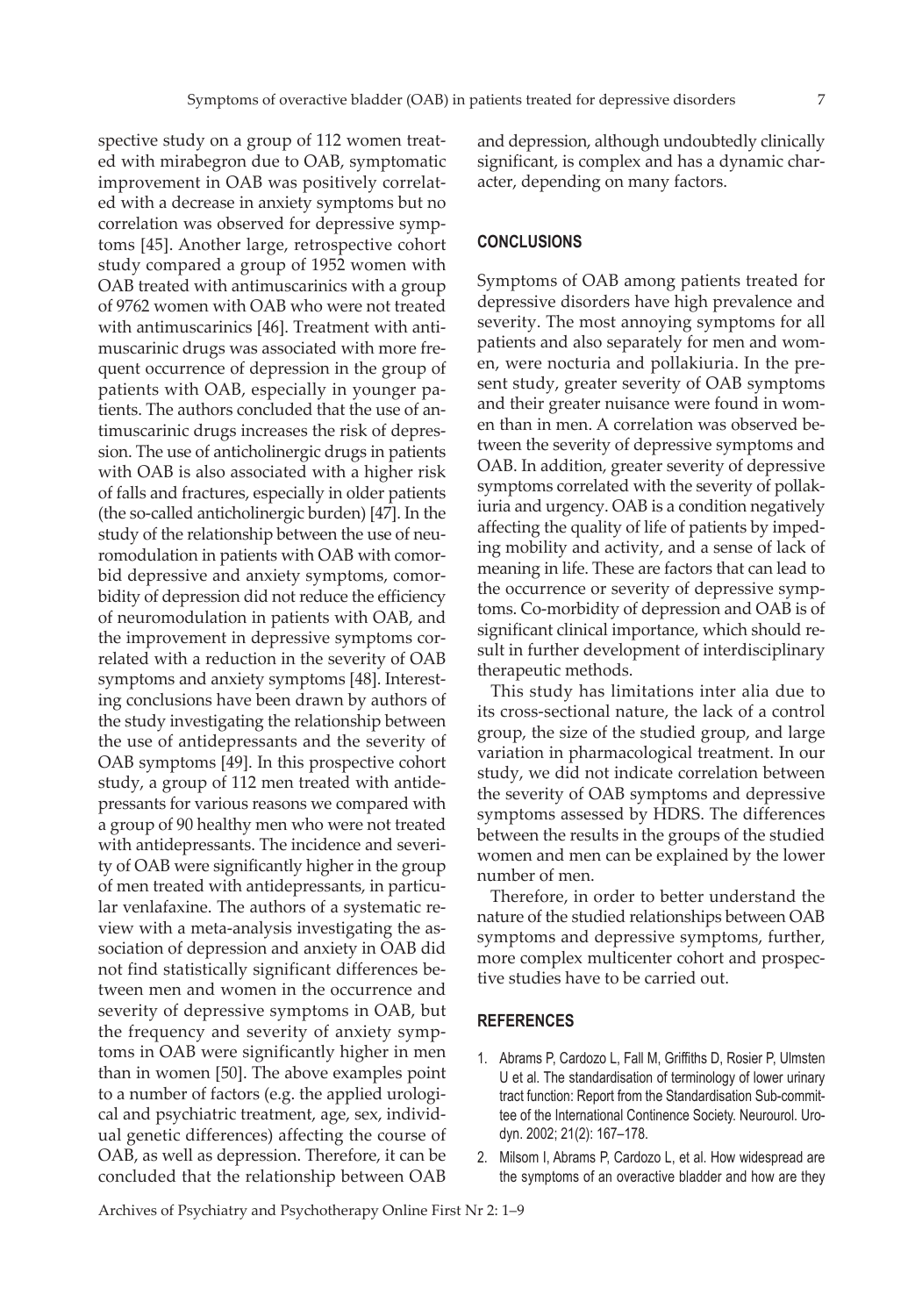managed? A population-based prevalence study. BJU Int. 2001;87:760–6.

- 3. Choo MS, Ku JH, Lee JB, et al. Cross-cultural differences for adapting overactive bladder symptoms: Results of an epidemiologic survey in Korea. World J Uro. 2007;25:505–11.
- 4. Coyne KS, Sexton CC, Vats V, et al. National community prevalence of overactive bladder in the United States stratified by sex and age. Urology. 2011;77:1081–7.
- 5. Stewart WF, Van Rooyen JB, Cundiff GW, et al. Prevalence and burden of overactive bladder in the United States. World J Urol. 2003;20:327–36.
- 6. Irwin DE, Milsom I, Hunskaar S, et al. Population-based survey of urinary incontinence, overactive bladder, and other lower urinary tract symptoms in five countries: Results of the EPIC study. Eur Urol. 2006;50:1306–15.
- 7. Moller LA, Lose G, Jorgensen T. The prevalence and bothersomeness of lower urinary tract symptoms in women 40–60 years of age. Acta Obstet Gynecol Scand. 2000;79:298–305.
- 8. Donaldson MM, Thompson JR, Matthews RJ, et al. The natural history of overactive bladder and stress urinary incontinence in older women in the community: A three-year prospective cohort study. Neurourol Urodyn. 2006;25:709–16.
- 9. Corcos J, Przydacz M, Campeau L, et al. CUA guideline on adult overactive bladder. Can Urol Assoc J. 2017 May;11(5):E142-E173.
- 10. Coyne KS, Sexton CC, Irwin DE, Kopp ZS, Kelleher CJ, Milsom I. The impact of overactive bladder, incontinence and other lower urinary tract symptoms on quality of life, work productivity, sexuality and emotional well-being in men and women: results from the EPIC study. BJU Int. 2008; 101(11): 1388–1395.
- 11. Nicolson P, Kopp Z, Chapple CR, Kelleher C. It's just the worry about not being able to control it! A qualitative study of living with overactive bladder. Br. J. Health Psychol. 2008; 13(2): 343–359.
- 12. Krystal AD, Preud'homme XA, Amundsen CL, Webster GD. Detrusor overactivity persisting at night and preceding nocturia in patients with overactive bladder syndrome: a nocturnal cystometrogram and polysomnogram study. J. Urol. 2010; 184(2): 623–628.
- 13. Coyne KS, Wein AJ, Tubaro A, Sexton CC, Thompson CL, Kopp ZS. i wsp. The burden of lower urinary tract symptoms: evaluating the effect of LUTS on health-related quality of life, anxiety and depression: EpiLUTS. BJU Int. 2009; 103(supl.3): 4–11.
- 14. Milsom I, Kaplan SA, Coyne KS, Sexton CC, Kopp ZS. Effect of bothersome overactive bladder symptoms on health-related quality of life, anxiety, depression, and treatment seeking in the United States: results from EpiLUTS. Urology 2012; 80(1): 90–96.
- 15. Coyne KS, Sexton CC, Kopp ZS, Ebel-Bitoun C, Milsom I, Chapple C. The impact of overactive bladder on mental

health, work productivity and health-related quality of life in the UK and Sweden: results from EpiLUTS. BJU Int. 2011; 108(9): 1459–1471.

- 16. Coyne KS, Zhou Z, Thompson C, Versi E. The impact on health-related quality of life of stress, urge and mixed urinary incontinence. BJU Int. 2003; 92(7): 731–735.
- 17. van der Vaart CH, Roovers JP, de Leeuw JR, Heintz AP. Association between urogenital symptoms and depression in community-dwelling women aged 20 to 70 years. Urology 2007; 69(4): 691–696.
- 18. Perry S, McGrother CW, Turner K, Leicestershire MRC Incontinence Study Group. An investigation of the relationship between anxiety and depression and urge incontinence in women: development of a psychological model. Br. J. Health Psychol. 2006; 11(3): 463–482.
- 19. van de Pol G, van Brummen HJ, Bruinse HW, Heintz AP, van der Vaart CH. Is there an association between depressive and urinary symptoms during and after pregnancy. Int. Urogynecol. J. Pelvic Floor Dysfunct. 2007; 18(12): 1409–1415.
- 20. Nuotio M, Luukkaala T, Tammela TL, Jylhä M. Six-year follow-up and predictors of urgency associated urinary incontinence and bowel symptoms among the oldest old: a population-based study. Arch. Gerontol. Geriatr. 2009; 49(2): e85– e90.
- 21. Staskin DR, Rosenberg MT, Dahl NV, Polishuk PV, Zinner NR. Effects of oxybutynin transdermal system on health-related quality of life and safety in men with overactive bladder and prostate conditions. Int. J. Clin. Pract. 2008; 62(1): 27–38.
- 22. Gołąbek T, Skalski M, Przydacz M, Świerkosz A, Siwek M, Gołąbek K et al. Objawy z dolnego odcinka dróg moczowych, nokturia oraz nadaktywność pęcherza moczowego u chorych z lękiem i depresją. Psychiatr. Pol. 2016; 50(2): 417–430.
- 23. Skalski M, Przydacz M, Sobański J, Cyranka K et al. Współwystępowanie objawów z dolnego odcinka dróg moczowych z objawami depresyjnymi u pacjentów leczonych psychiatrycznie z powodu zaburzeń depresyjnych. Psychiatr. Pol. ONLINE FIRST Nr 114: 1–15. Published ahead of print 31 October 2018. DOI: https://doi.org/10.12740/PP/OnlineFirst/94704
- 24. Barry MJ, Fowler FJ Jr, O'Leary MP, Bruskewitz RC, Holtgrewe HL, Mebust WK i wsp. The American Urological Association symptom index for benign prostatic hyperplasia. The Measurement Committee of the American Urological Association. J. Urol. 1992; 148(5): 1549–1557.
- 25. Rom M, Schatzl G, Swietek N, Rücklinger E, Kratzik C. Lower urinary tract symptoms and depression. BJU Int. 2012; 110(11 Pt C): E918–E921.
- 26. Kupelian V, Rosen RC, Link CL, McVary KT, Aiyer LP, Mollon P i wsp. Association of urological symptoms and chronic illness in men and women: contributions of symptom severity and duration-results from the BACH Survey. J. Urol. 2009; 181(2): 694–700.